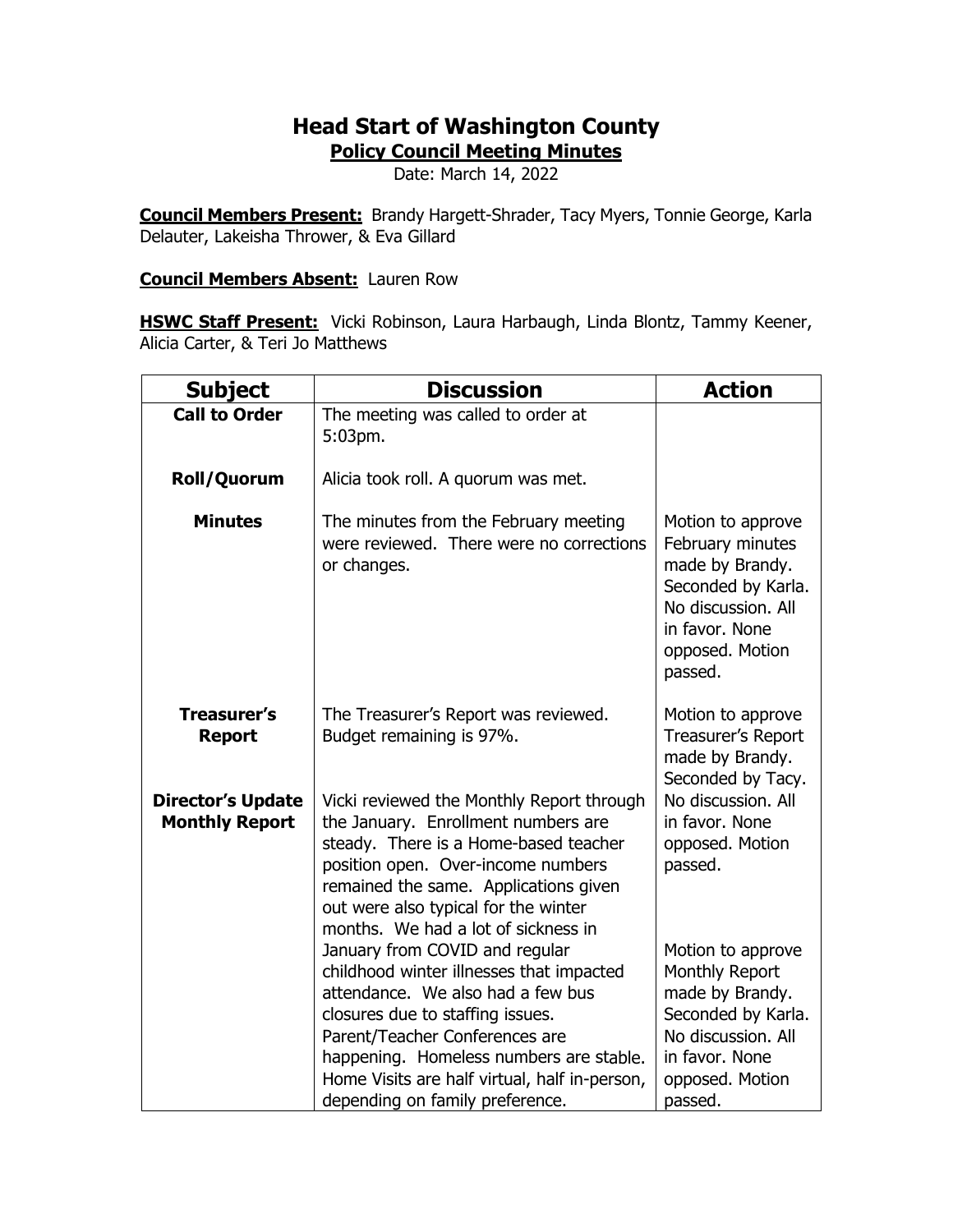| <b>Financial Reports</b> | Vicki reviewed the Financial Reports          | Motion to approve                    |
|--------------------------|-----------------------------------------------|--------------------------------------|
|                          | through the end of January. This was the      | the Financial                        |
|                          | end of our fiscal year. We have 90 days       | Reports made by                      |
|                          | to liquidate any funds. In-Kind was only      | Eva. Seconded by                     |
|                          | 1.4% under budget, which was much             | Brandy. No                           |
|                          | better than expected. We have not yet         | discussion. All in                   |
|                          | heard about the in-kind waiver but expect     | favor. None                          |
|                          | it to be approved.                            | opposed. Motion                      |
|                          |                                               | passed.                              |
| <b>PreK Grant</b>        | Vicki said it is again time to apply for      |                                      |
|                          | funding from the State of MD for the PreK     |                                      |
|                          | classroom at Noland. Every Spring we re-      |                                      |
|                          | apply. There have been some changes to        | Motion to approve                    |
|                          | the grant requirements because of the         | pursuing the PreK                    |
|                          | Maryland's Blueprint for Education. We        | Grant from the                       |
|                          | are preparing for new requirements under      | State of MD made                     |
|                          | that law. April $8th$ is the deadline for the |                                      |
|                          | grant. This grant supplements our Head        | by Brandy.<br>Seconded by Karla.     |
|                          | Start dollars in order to make Noland a full  | No discussion. All                   |
|                          |                                               | in favor. None                       |
|                          | day classroom. The grant is a set amount      |                                      |
|                          | per child.                                    | opposed. Motion                      |
|                          |                                               | passed.                              |
| <b>New Business</b>      | Tammy reviewed the ERSEA process and          |                                      |
| <b>ERSEA/ERSEA</b>       | documents. The ERSEA Committee met            |                                      |
| <b>Training</b>          | and reviewed the documents from last          |                                      |
|                          | year and only made a few changes.             |                                      |
|                          | Selection Criteria $-$ The only change was    | Motion to approve                    |
|                          | updating the 2022 Federal Poverty             | the ERSEA                            |
|                          | Guidelines. These criteria are what our       | Selection Criteria                   |
|                          | Enrollment Coordinator uses for all           | made by Lakeisha.                    |
|                          | incoming applications. Tammy explained        | Seconded by Karla.                   |
|                          | the wait list process. These criteria ensure  | No discussion. All                   |
|                          |                                               | in favor. None                       |
|                          | there is a fair process for all families that |                                      |
|                          | apply.                                        | opposed. Motion                      |
|                          |                                               | passed.                              |
|                          | Recruitment Plan - This plan outlines         |                                      |
|                          | everything we do to recruit families into     | Motion to approve<br>the Recruitment |
|                          | the program. Events are going to be in-       |                                      |
|                          | person this year. This document is            | Plan made by Eva.                    |
|                          | updated as new recruitment strategies or      | Seconded by                          |
|                          | events occur. This keeps us on track and      | Brandy. No                           |
|                          | moving forward. FAs often attend these        | discussion. All in                   |
|                          | community events.                             | favor. None                          |
|                          |                                               | opposed. Motion                      |
|                          |                                               | passed.                              |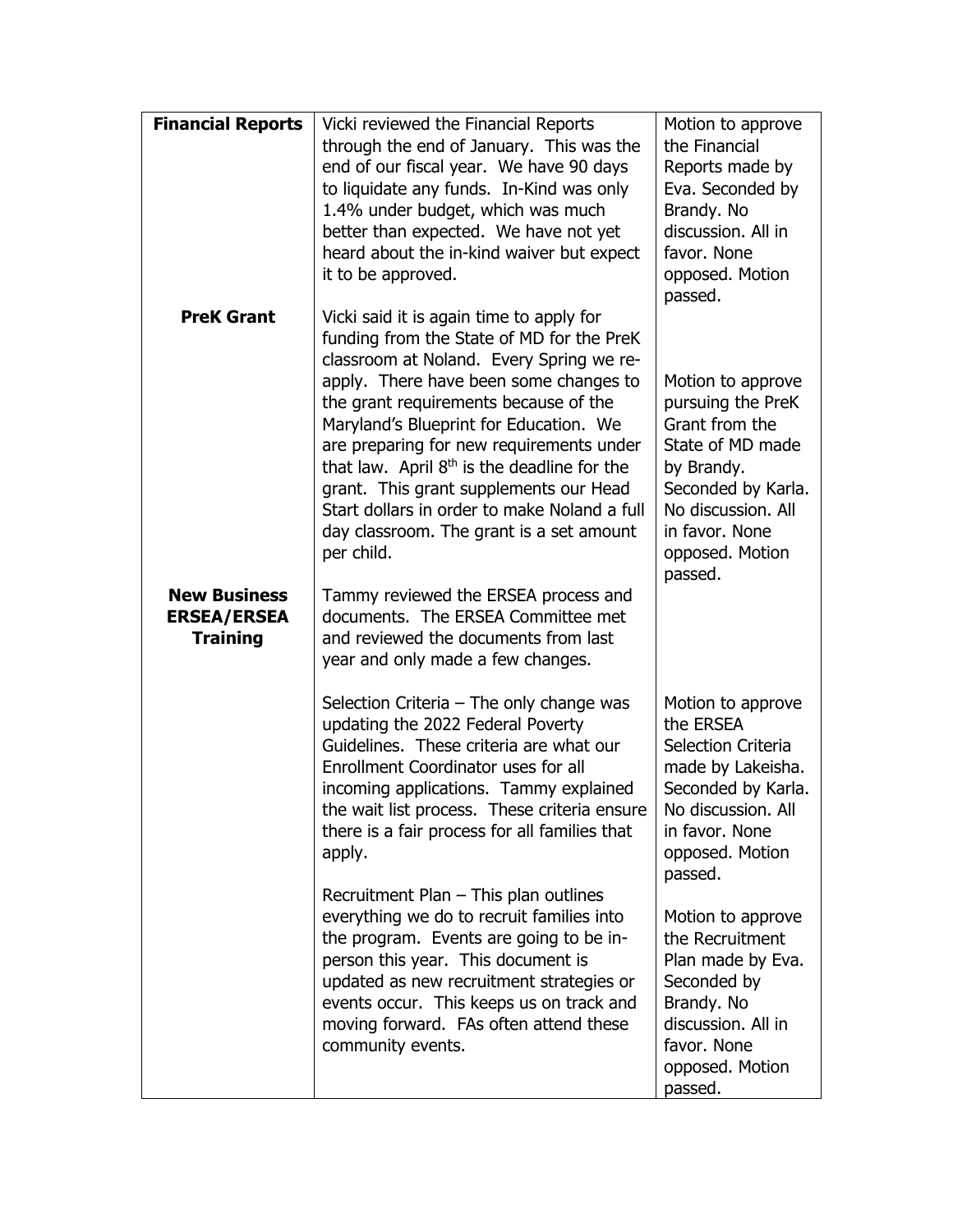| <b>Employee Sick &amp;</b><br>Safe (COVID-19)<br>Leave<br><b>Head Start</b><br><b>Happenings</b> | HSWC is proposing to offer a maximum of<br>5 days of ESS COVID-19 leave to<br>employees who test positive for COVID-19<br>during the fiscal year 2/1/22-1/31/23. A<br>positive result must be submitted to the<br>Director of Programming in order for an<br>employee to use this leave.<br>Alicia reviewed Head Start Happenings:<br>3/17 - Mental Health & Wellness - Bags                                                                                                                                                                                                                                                                                                                                                                 | Motion to approve<br>the Employee Sick<br>& Safe (COVID-19)<br>Leave made by<br>Karla. Seconded by<br>Eva. No discussion.<br>All in favor. None<br>opposed. Motion<br>passed. |
|--------------------------------------------------------------------------------------------------|----------------------------------------------------------------------------------------------------------------------------------------------------------------------------------------------------------------------------------------------------------------------------------------------------------------------------------------------------------------------------------------------------------------------------------------------------------------------------------------------------------------------------------------------------------------------------------------------------------------------------------------------------------------------------------------------------------------------------------------------|-------------------------------------------------------------------------------------------------------------------------------------------------------------------------------|
|                                                                                                  | will be sent home to families and there will<br>be activities in classrooms.<br>$3/25$ – All classes will be closed for staff<br>training.<br>$3/28 - BOD$ Meeting<br>$4/1 - 8$ am-9am Ed. Advisory Meeting                                                                                                                                                                                                                                                                                                                                                                                                                                                                                                                                  |                                                                                                                                                                               |
| <b>School Readiness</b><br><b>Report</b>                                                         | Laura reviewed the most current School<br>Readiness data. She said assessments are<br>done three times per year. Percentages of<br>children meeting expectations appear to<br>decrease as children get older and<br>expectations become more specific. This<br>is the first year we have been able to use<br>ELA all year and in-person. We will<br>analyze the data and make any changes<br>needed. This could be staff training on<br>activities to help children succeed. There<br>are 5 School Readiness Goals in the School<br>Readiness Goals & Action Plan. The data<br>is used to see where children are in<br>relation to benchmarks within the goals<br>and their domains. We are hoping to see<br>improvement in the Spring data. |                                                                                                                                                                               |
| <b>HS Acronyms</b>                                                                               | Alicia sent out a document with common<br>acronyms used within HS. This may be<br>helpful when looking over documents that<br>might use some of the acronyms.                                                                                                                                                                                                                                                                                                                                                                                                                                                                                                                                                                                |                                                                                                                                                                               |
| <b>Old Business</b>                                                                              | None.                                                                                                                                                                                                                                                                                                                                                                                                                                                                                                                                                                                                                                                                                                                                        |                                                                                                                                                                               |
| <b>Personnel Update</b>                                                                          | Linda said since the last meeting there has<br>been one terminated employee, zero<br>resignations, and three new hires: a part-<br>time Classroom Support, part-time                                                                                                                                                                                                                                                                                                                                                                                                                                                                                                                                                                         |                                                                                                                                                                               |